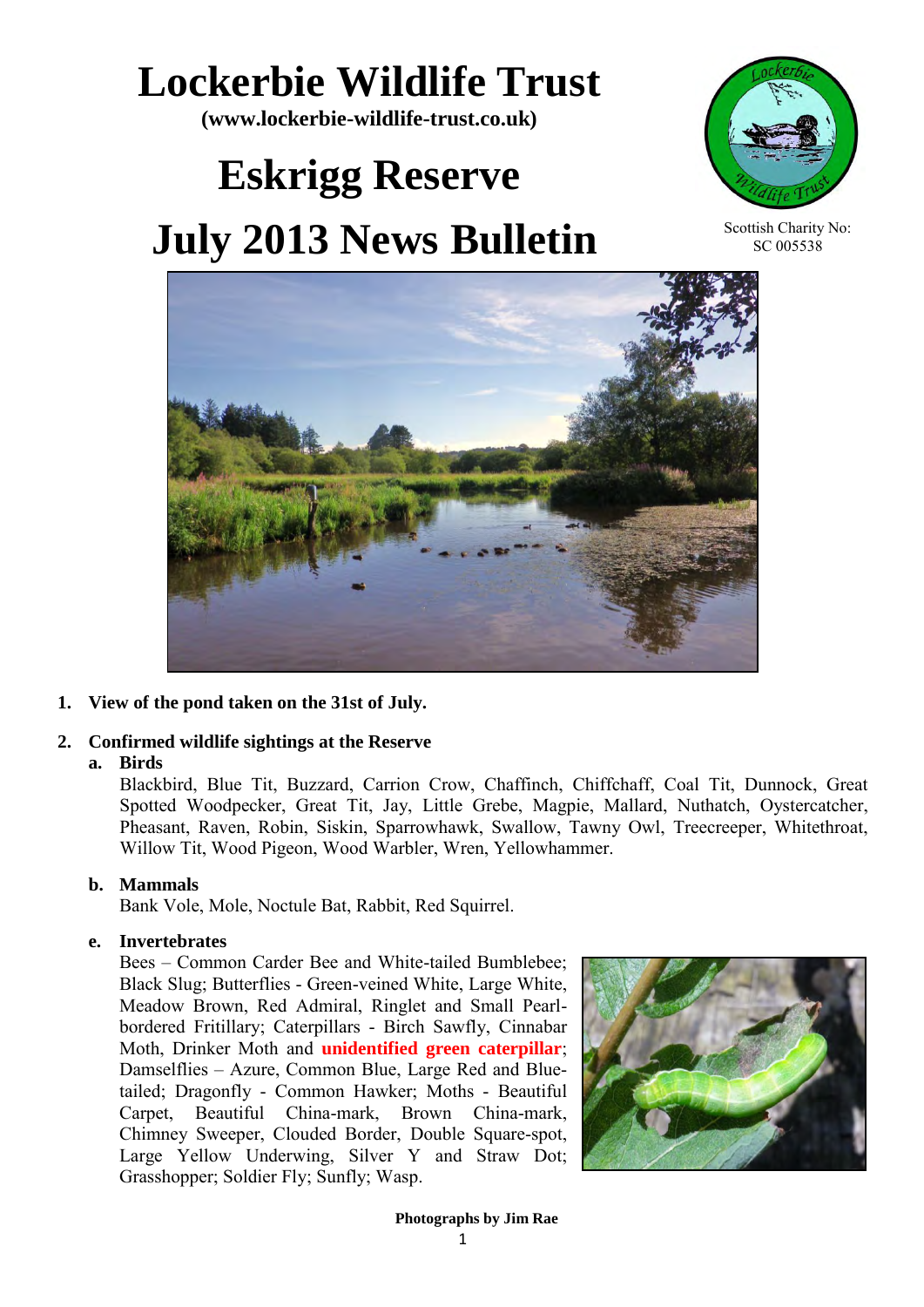#### **3. July Photo-gallery**



- **st row - Birch Sawfly caterpillars, Grasshopper, Azure damselfly (m).**
- **nd row - Meadow Brown butterfly, Ringlet butterfly, Wasps (nesting in bird box).**
- **rd row - Buff Footman moth, Cinnabar moth caterpillar, Hoverfly on Red Valerian.**
- **th row - Common Lizard, Drinker moth caterpillar, Common Carder Bee on Tufted Vetch.**

**Photographs by Jim Rae**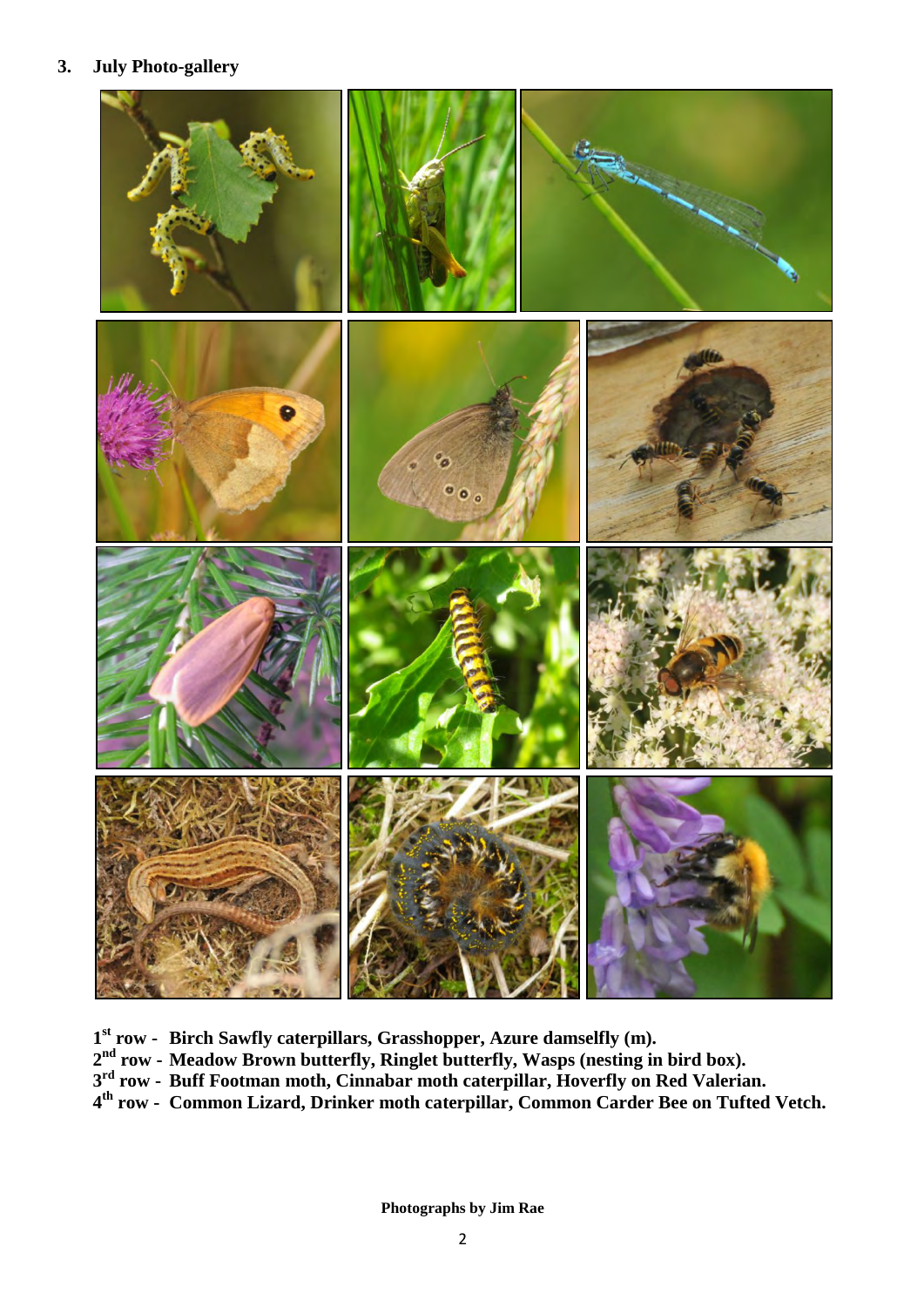#### **4. Activities at the Reserve during July**

With the schools being on holiday the activities concentrated mainly on maintenance work.

#### **15th - Visit by French colleagues and family**

Spent the morning pond dipping, bird orienteering, squirrel watching and exploring.

#### **18th - July Moths at Eskrigg Reserve**

The Robinson trap was set up overnight on the 17/18th on the pond fringe and the moths identified on the 18th. Species highlighted in **red** have not been previously recorded at the Reserve.

#### **Macro-moths**

| <b>Barred Red</b>       | 12             |
|-------------------------|----------------|
| <b>Barred Straw</b>     | 12             |
| <b>Beautiful Carpet</b> | 1              |
| <b>Brimstone</b>        | 1              |
| <b>Buff Footman</b>     | 1              |
| <b>Burnished Brass</b>  | 7              |
| Clouded Border          | 54             |
| Common Carpet           | 3              |
| Common Footman          | $\overline{3}$ |
| Common Wainscot         | $\overline{3}$ |
| Common Wave             | $\overline{3}$ |
| Common White Wave       | 5              |
| Coxcomb Prominent       | 1              |
| Dark Arches             | 1              |
| Dotted Clay             | 5              |
| Double Lobed            | $\overline{2}$ |
| Drinker                 | 1              |
| <b>Dwarf Cream Wave</b> |                |
|                         |                |

## **Micro-moths**

| Agriphila latistria          |    |
|------------------------------|----|
| Agriphila straminella        | 8  |
| Ancylis achatana             | 11 |
| <b>Apotomis semifasciana</b> |    |
| Apotomis turbidana           | 1  |
| <b>Beautiful Chinamark</b>   |    |

| 12 | Early Thorn                     | 1  | Northern Spinach                |    |
|----|---------------------------------|----|---------------------------------|----|
| 12 | Elephant Hawkmoth               | 1  | Pebble Prominent                |    |
| 1  | Engrailed                       | 2  | Poplar Hawkmoth                 |    |
| 1  | Garden Tiger                    | 6  | <b>Rivulet</b>                  |    |
| 1  | <b>Golden Twin-spot</b>         |    | Rosy minor                      |    |
| 7  | Gold Spot                       |    | <b>Rufus minor</b>              |    |
| 54 | Green Carpet                    |    | <b>5</b> Scarce Silver Y        |    |
| 3  | <b>Grey Dagger</b>              | 1  | <b>Small Argent &amp; Sable</b> |    |
| 3  | <b>Heart &amp; Dart</b>         | 4  | Small Phoenix                   |    |
| 3  | Ingrailed Clay                  |    | 2 Small Rivulet                 |    |
| 3  | July Highflyer                  | 3  | <b>Small Wainscot</b>           |    |
| 5  | Large Emerald                   | 6  | <b>Smoky Wainscot</b>           | 14 |
|    | Large Yellow Underwing          | 2  | <b>Square Spot</b>              | 10 |
|    | <b>Lesser Swallow Prominent</b> | 1  | <b>Square Spot Rustic</b>       | 3  |
| 5  | Light Emerald                   | 12 | <b>Straw Dot</b>                | 9  |
| 2  | Map-winged Swift                | 1  | True Lover's Knot               | 2  |
|    | Middle-barred Minor             | 4  | White Ermine                    |    |
|    | Mottled Beauty                  | 6  |                                 |    |
|    |                                 |    |                                 |    |

|               | 18 Pandemis corylana     |  |
|---------------|--------------------------|--|
|               | <b>Pandemis heparana</b> |  |
| $\mathcal{L}$ | Scoparia ambigualis      |  |
|               | Udea olivalis            |  |
|               |                          |  |





**Brown Chinamark** *Catoptria margaritella* 1

*Epiblema uddmanniana* 1 *Evergestis pallidata* 5

*Lozotaenia forsterana* 1

*Crabus perlella* 7





Heart & Dart *Epilema uddmanniana Pandemis corylana Apotomis semifasciana*

**Photographs by Jim Rae**